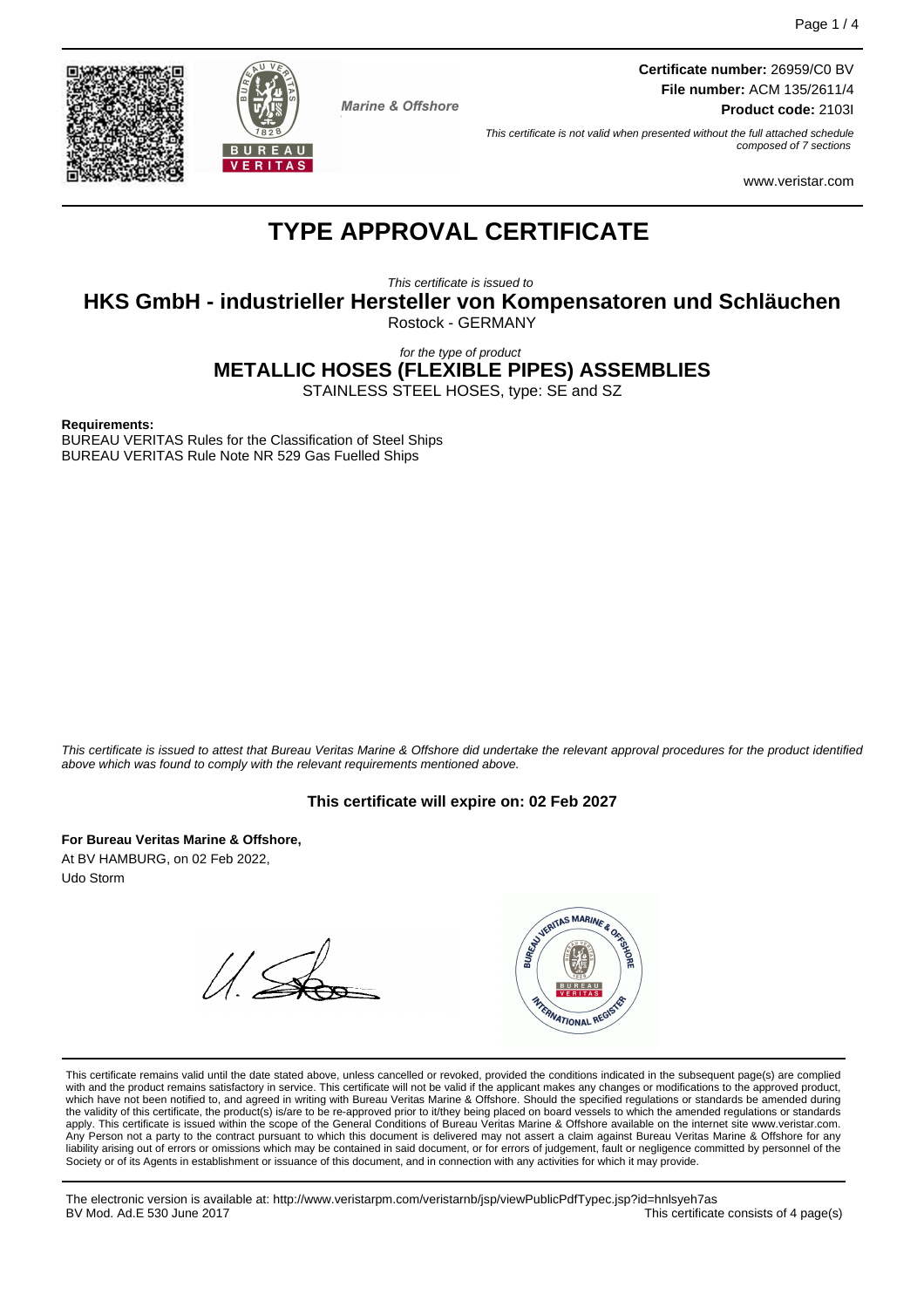# **THE SCHEDULE OF APPROVAL**

#### **1. PRODUCT DESCRIPTION :**

#### **Stainless steel hoses, types: SE and SZ**

1.1Design: Single and double braid metallic hoses Type SE – single braid Type SZ – double braid

#### 1.2 Identification and technical data:

| <b>File number</b> | <b>Type</b> | DN  | PS [bar] | $TS$ [ $°C$ ]       |
|--------------------|-------------|-----|----------|---------------------|
|                    |             | 6   | 140      |                     |
|                    |             | 10  | 100      |                     |
|                    |             | 12  | 90       |                     |
|                    |             | 16  | 65       | $-196$ up to $+550$ |
|                    |             | 20  | 55       |                     |
|                    | <b>SE</b>   | 25  | 48       |                     |
|                    |             | 32  | 38       |                     |
| ACM 135/2611/4/1   |             | 40  | 34       |                     |
|                    |             | 50  | 31       |                     |
|                    |             | 65  | 27       |                     |
|                    |             | 80  | 22       |                     |
|                    |             | 100 | $16\,$   |                     |
|                    |             | 125 | 13       |                     |
|                    |             | 150 | 11       |                     |
|                    |             | 200 | 16       |                     |
|                    |             | 250 | 15       |                     |
|                    |             | 6   | 250      | $-196$ up to $+550$ |
|                    |             | 10  | 180      |                     |
|                    |             | 12  | 160      |                     |
|                    |             | 16  | 120      |                     |
|                    |             | 20  | 93       |                     |
|                    |             | 25  | 77       |                     |
|                    | SZ          | 32  | 62       |                     |
| ACM 135/2611/4/2   |             | 40  | 46       |                     |
|                    |             | 50  | 43       |                     |
|                    |             | 65  | 35       |                     |
|                    |             | 80  | 33       |                     |
|                    |             | 100 | 26       |                     |
|                    |             | 125 | 21       |                     |
|                    |             | 150 | 18       |                     |
|                    |             | 200 | 26       |                     |
|                    |             | 250 | 25       |                     |

Maximum working temperature: 550 °C depending on the used sealing

#### **2. DOCUMENTS AND DRAWINGS :**

According to following documents:

| <b>Designation</b> | DN        | <b>Drawing number</b>    | Rev. |
|--------------------|-----------|--------------------------|------|
| <b>HKS-Hose</b>    | $6 - 80$  | SE 6-80-DAGA-AGA-600-196 |      |
| <b>HKS-Hose</b>    | $6 - 250$ | SE 6-250-B-V-600-196     |      |
| <b>HKS-Hose</b>    | $6 - 250$ | SE 6-250-F-F-600-196     |      |
| <b>HKS-Hose</b>    | $6 - 250$ | SE 6-250-R-R-600-196     |      |
| <b>HKS-Hose</b>    | $6 - 80$  | SZ 6-80-DAGA-AGA-600-196 |      |
| <b>HKS-Hose</b>    | $6 - 250$ | SZ 6-250-B-V-600-196     |      |
| <b>HKS-Hose</b>    | $6 - 250$ | SZ 6-250-F-F-600-196     |      |
| <b>HKS-Hose</b>    | $6 - 250$ | SZ 6-250-R-R-600-196     |      |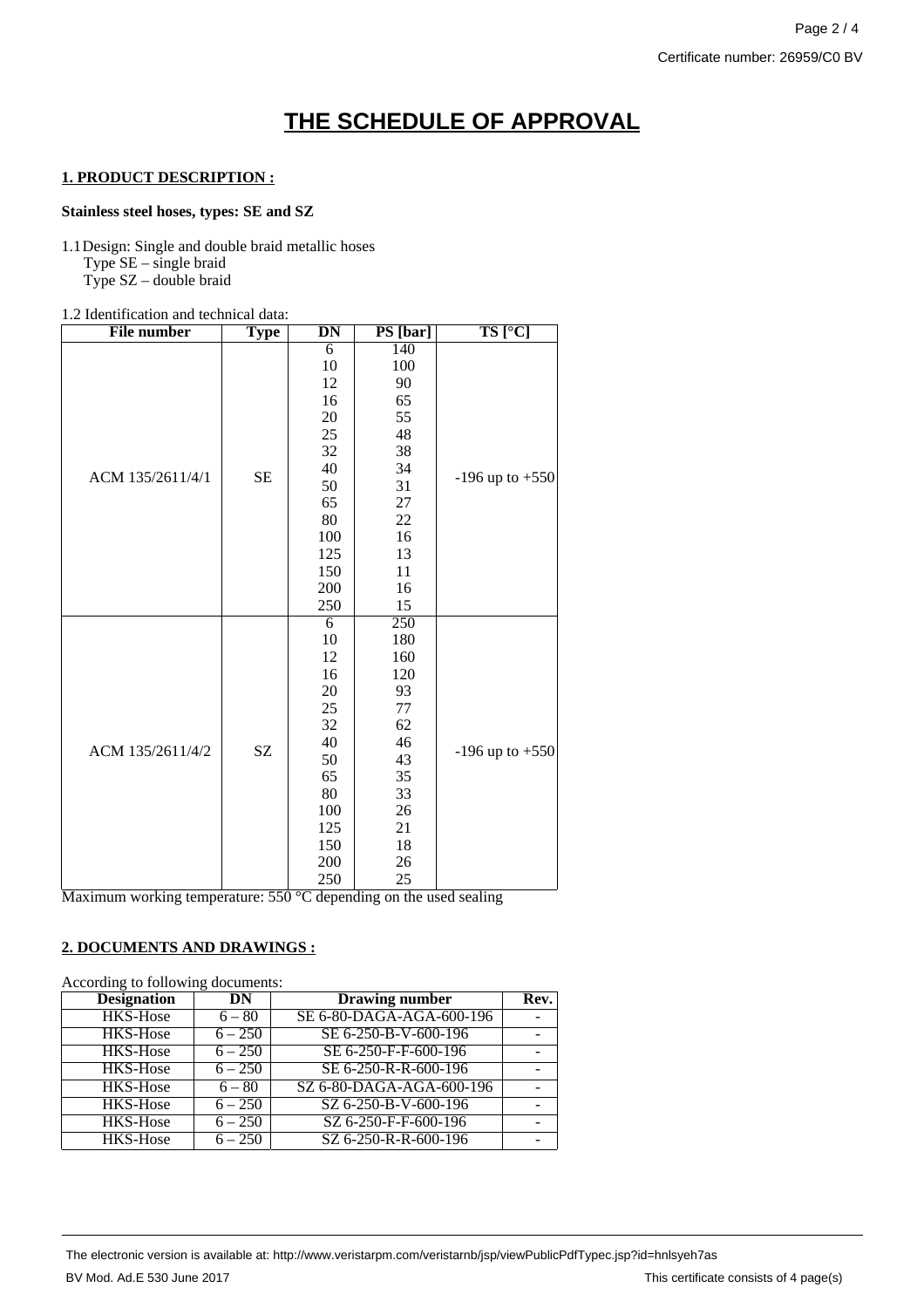## **3. TEST REPORTS :**

- 3.1 Type Test performed at TÜV SUD Automotive GmbH on Hoses SZ DN 40
	- Burst pressure test
	- Leakage test
	- Flexibility test
	- Vibration test
	- U bend test
	- Pliable test
- 3.2 Burst pressure tests performed at HKS GmbH in Rostock
- 3.3 Pressure test certificate No.: 2019/7778 at HKS, Rostock / GERMANY dd. 22.10.2019 witnessed by an IACS member.
- 3.4 Pressure test certificate No.: 2019/7779 at HKS, Rostock / GERMANY dd. 22.10.2019 witnessed by an IACS member.
- 3.5 Leakage test at HKS, Rostock / GERMANY dd. 11.09.2019 witnessed by an IACS member.

## **4. APPLICATION / LIMITATION :**

- 4.1 May be used for the following services on board:
	- Bilge and ballast
	- Steam and condensate
	- Compressed air
	- Fresh water and sea water
	- Fuel oil
	- Lub and hydraulic oil
	- LNG and BOG
	- hydrogen
	- oxygen
	- nitrogen
	- carbon monoxide
	- carbon dioxide
	- methanol
- 4.2 End fittings as per manufacturer's catalogue. The hoses are to be entirely assembled in the manufacturer's workshop.
- 4.3 The used materials, sealing included, should be suitable for the intended services.
- 4.4 Tapered thread end connections are not to be used for liquid fuel or oil circuits in engine rooms nor any place containing an ignition source unless otherwise suitably screened at the Society's Surveyor satisfaction.
- 4.5 The hose assemblies are to be installed according to the Society's Rules requirements and the manufacturer's instructions.
- 4.6 The hoses are to be limited to a length necessary to provide for relative movement between fixed and flexibly mounted items of machine/equipment or systems and are only to be used in lengths up to 2 m. The hoses are to be installed in clearly visible and readily accessible locations at all times.

### **5. PRODUCTION SURVEY REQUIREMENTS :**

- 5.1 The hoses are to be supplied by **HKS GmbH** in compliance with the types and the requirements described in this certificate.
- 5.2 This type of product is within the category IBV of BUREAU VERITAS Rule Note NR320.
- 5.3 BUREAU VERITAS Product Certificate is required.
- 5.4 For information, **HKS GmbH** has declared to BUREAU VERITAS the following production site: **HKS GmbH, Rostock / GERMANY**